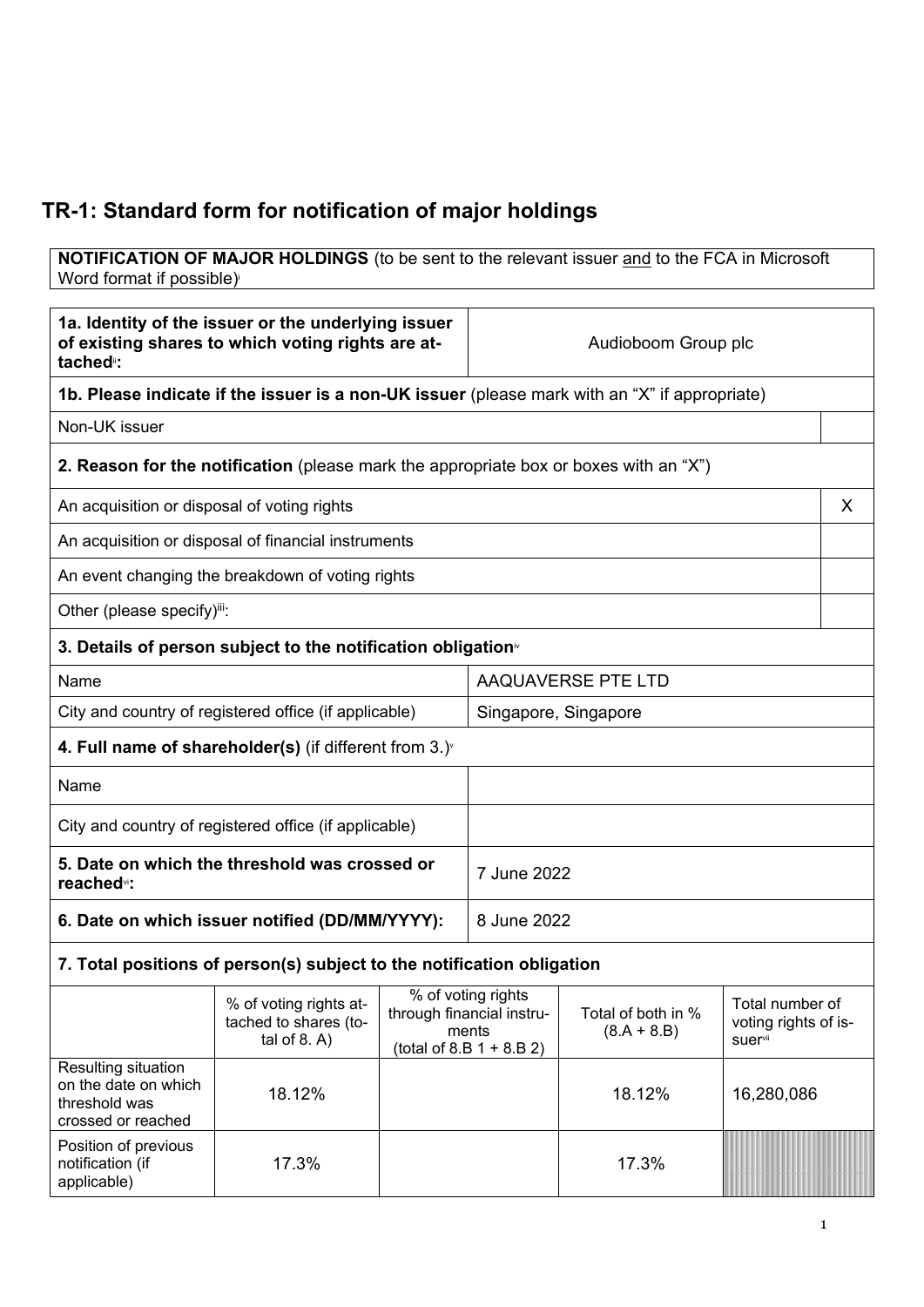## **8. Notified details of the resulting situation on the date on which the threshold was crossed or reached**viii

## **A: Voting rights attached to shares**

| Class/type of<br>shares | Number of voting rightsix                                     |                                                                       | % of voting rights                                            |                                                                       |  |
|-------------------------|---------------------------------------------------------------|-----------------------------------------------------------------------|---------------------------------------------------------------|-----------------------------------------------------------------------|--|
| ISIN code (if possible) | <b>Direct</b><br>(Art 9 of Directive<br>2004/109/EC) (DTR5.1) | <b>Indirect</b><br>(Art 10 of Directive<br>2004/109/EC)<br>(DTR5.2.1) | <b>Direct</b><br>(Art 9 of Directive<br>2004/109/EC) (DTR5.1) | <b>Indirect</b><br>(Art 10 of Directive<br>2004/109/EC)<br>(DTR5.2.1) |  |
|                         | 2,950,000                                                     |                                                                       | 18.12%                                                        |                                                                       |  |
|                         |                                                               |                                                                       |                                                               |                                                                       |  |
|                         |                                                               |                                                                       |                                                               |                                                                       |  |
| <b>SUBTOTAL 8. A</b>    |                                                               | 2,950,000                                                             | 18.12%                                                        |                                                                       |  |

| B 1: Financial Instruments according to Art. 13(1)(a) of Directive 2004/109/EC (DTR5.3.1.1 (a)) |                                        |                                         |                                                                                                        |                    |
|-------------------------------------------------------------------------------------------------|----------------------------------------|-----------------------------------------|--------------------------------------------------------------------------------------------------------|--------------------|
| Type of financial in-<br>strument                                                               | <b>Expiration</b><br>date <sup>x</sup> | Exercise/<br><b>Conversion Periodxi</b> | <b>Number of voting rights</b><br>that may be acquired if<br>the instrument is<br>exercised/converted. | % of voting rights |
|                                                                                                 |                                        |                                         |                                                                                                        |                    |
|                                                                                                 |                                        |                                         |                                                                                                        |                    |
|                                                                                                 |                                        |                                         |                                                                                                        |                    |
|                                                                                                 |                                        | <b>SUBTOTAL 8. B 1</b>                  |                                                                                                        |                    |

| 2004/109/EC (DTR5.3.1.1 (b))           |                                        | B 2: Financial Instruments with similar economic effect according to Art. 13(1)(b) of Directive |                                                     |                            |                    |
|----------------------------------------|----------------------------------------|-------------------------------------------------------------------------------------------------|-----------------------------------------------------|----------------------------|--------------------|
| <b>Type of financial</b><br>instrument | <b>Expiration</b><br>date <sup>x</sup> | Exercise/<br><b>Conversion Pe-</b><br>riod xi                                                   | <b>Physical or</b><br>cash<br><b>settlement</b> xii | Number of<br>voting rights | % of voting rights |
|                                        |                                        |                                                                                                 |                                                     |                            |                    |
|                                        |                                        |                                                                                                 |                                                     |                            |                    |
|                                        |                                        |                                                                                                 |                                                     |                            |                    |
|                                        |                                        |                                                                                                 | <b>SUBTOTAL</b><br>8.B.2                            |                            |                    |